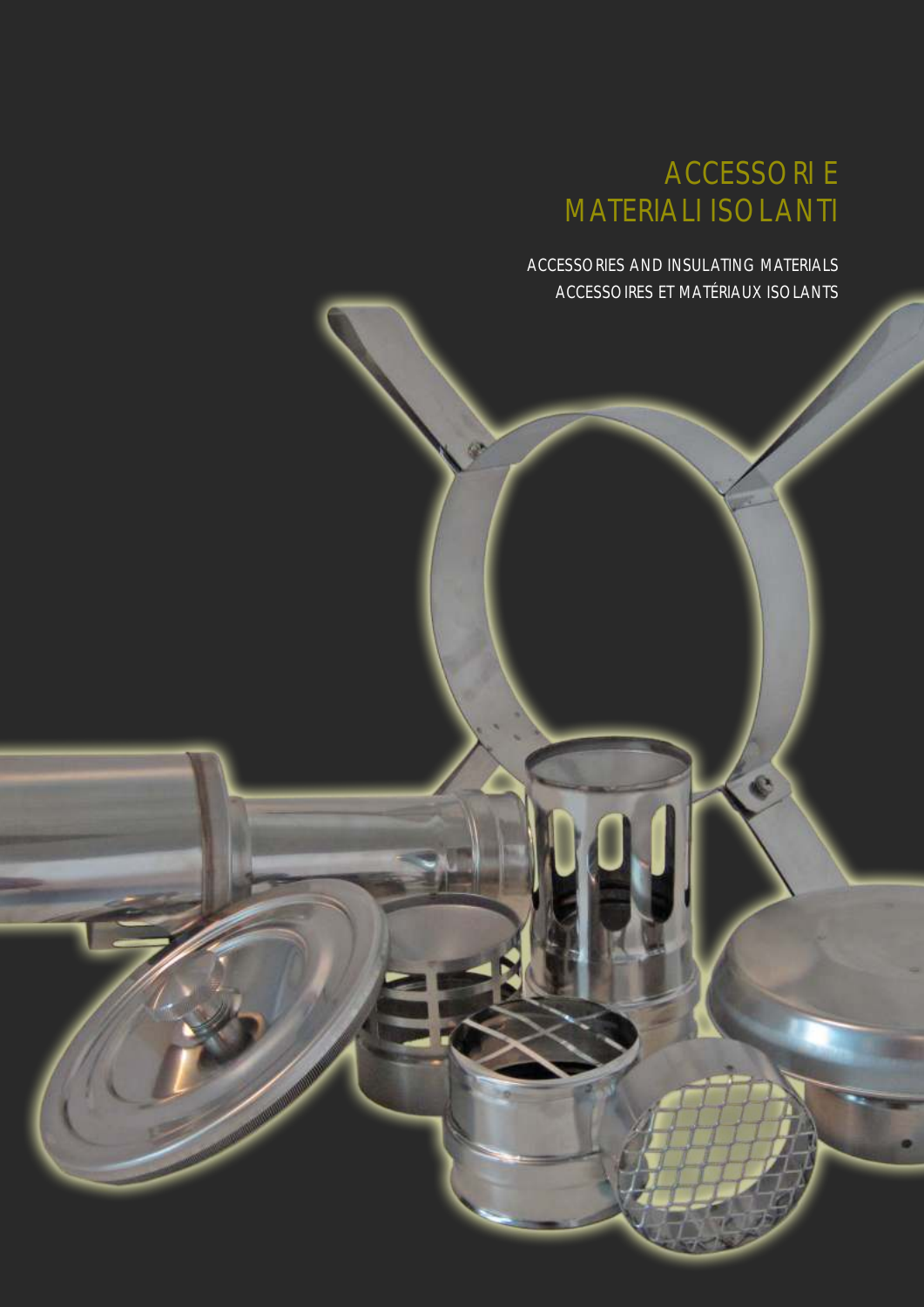Griglia / Simple Terminal / Grille









| Cod. maschio<br><b>Code male</b><br><b>Réf mâle</b> | Cod. femmina<br><b>Code female</b><br><b>Réf femelle</b> | Ø   | н  |
|-----------------------------------------------------|----------------------------------------------------------|-----|----|
| GR80M                                               | GR <sub>80</sub> F                                       | 80  | 70 |
| <b>GR100M</b>                                       | <b>GR100F</b>                                            | 100 | 70 |
| <b>GR120M</b>                                       | <b>GR120F</b>                                            | 120 | 80 |
| <b>GR130M</b>                                       | <b>GR130F</b>                                            | 130 | 80 |
| <b>GR140M</b>                                       | <b>GR140F</b>                                            | 140 | 80 |
| <b>GR150M</b>                                       | <b>GR150F</b>                                            | 150 | 80 |
| <b>GR160M</b>                                       | <b>GR160F</b>                                            | 160 | 80 |
| <b>GR180M</b>                                       | <b>GR180F</b>                                            | 180 | 80 |
| <b>GR200M</b>                                       | <b>GR200F</b>                                            | 200 | 80 |
| <b>GR220M</b>                                       | <b>GR220F</b>                                            | 220 | 80 |
| <b>GR230M</b>                                       | <b>GR230F</b>                                            | 230 | 80 |
| <b>GR250M</b>                                       | <b>GR250F</b>                                            | 250 | 80 |
| GR300M                                              | <b>GR300F</b>                                            | 300 | 80 |
| <b>GR350M</b>                                       | <b>GR350F</b>                                            | 350 | 80 |

Terminale / Terminal / Terminal







| Cod. maschio<br>Code male<br><b>Réf mâle</b> | Cod. femmina<br>Code female<br><b>Réf femelle</b> | Ø   | н   |
|----------------------------------------------|---------------------------------------------------|-----|-----|
| TR80M                                        | TR80F                                             | 80  | 150 |
| <b>TR100M</b>                                | <b>TR100F</b>                                     | 100 | 170 |
| <b>TR120M</b>                                | <b>TR120F</b>                                     | 120 | 210 |
| <b>TR130M</b>                                | <b>TR130F</b>                                     | 130 | 210 |
| <b>TR140M</b>                                | <b>TR140F</b>                                     | 140 | 210 |
| <b>TR150M</b>                                | <b>TR150F</b>                                     | 150 | 210 |

Terminale orizzontale con protezione monoparete Single wall horizontal terminal with single wall protection / Terminal à bec avec protection simple paroi



**2**



| Cod. maschio<br>Code male<br><b>Réf mâle</b> | Cod. femmina<br>Code female<br><b>Réf femelle</b> | Ø   | L   |
|----------------------------------------------|---------------------------------------------------|-----|-----|
| TOP80M                                       | TOP80F                                            | 80  | 227 |
| <b>TOP100M</b>                               | <b>TOP100F</b>                                    | 100 | 268 |
| <b>TOP120M</b>                               | <b>TOP120F</b>                                    | 120 | 270 |
| <b>TOP130M</b>                               | <b>TOP130F</b>                                    | 130 | 285 |
| <b>TOP140M</b>                               | <b>TOP140F</b>                                    | 140 | 285 |
| <b>TOP150M</b>                               | <b>TOP150F</b>                                    | 150 | 295 |

**Per versione vernice nera aumento 35% Black painted + 35%**

**Peint noir + 35%**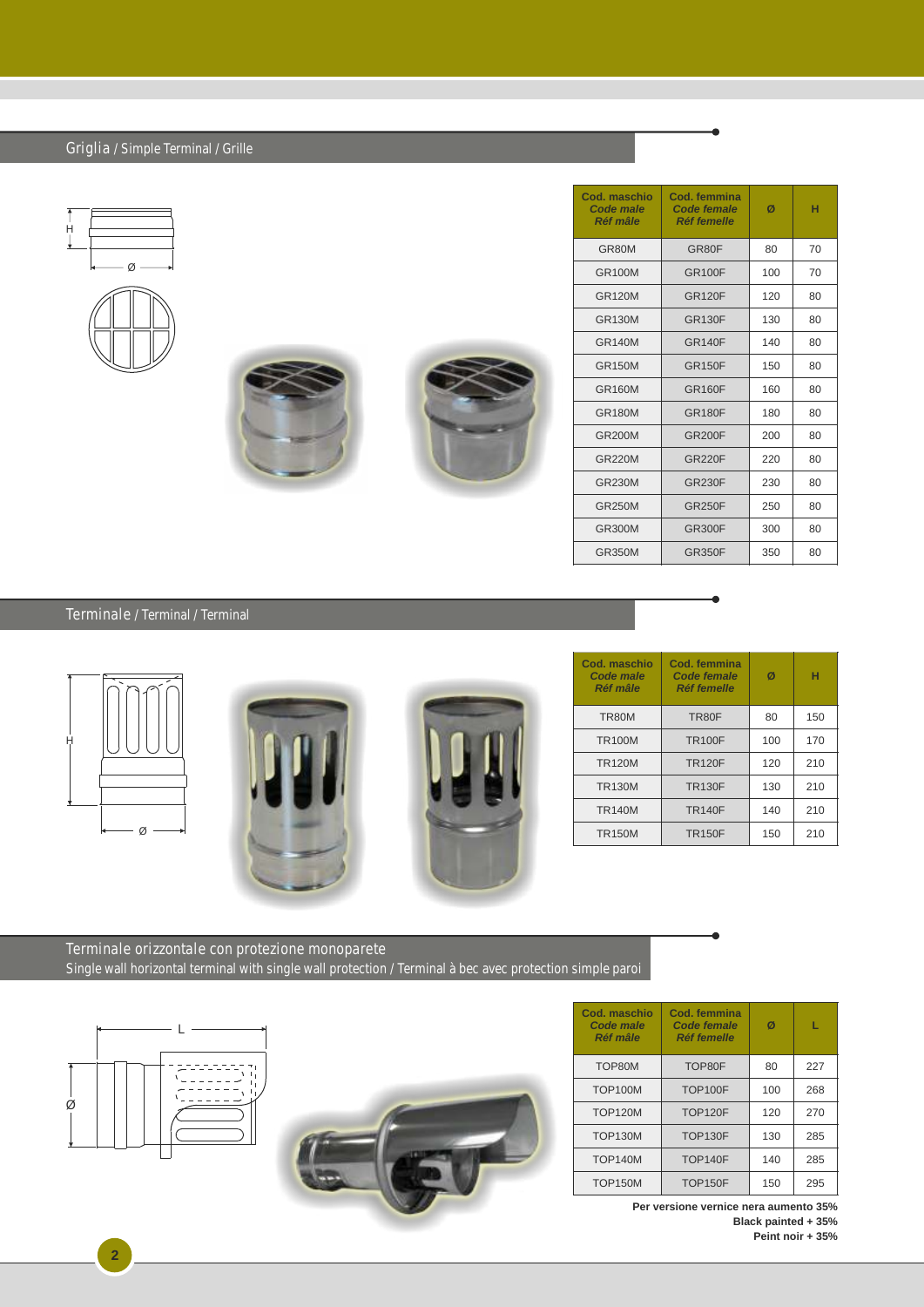#### **ACCESSORIES AND INSULATING MATERIALS / ACCESSOIRES ET MATERIAUX ISOLANTS**

Terminale orizzontale monoparete / Single wall horizontal terminal / Terminal à bec simple paroi





| Cod. maschio<br>Code male<br><b>Réf mâle</b> | Cod. femmina<br>Code female<br><b>Réf femelle</b> | Ø   | н   |
|----------------------------------------------|---------------------------------------------------|-----|-----|
| TO80M                                        | TO80F                                             | 80  | 150 |
| <b>TO100M</b>                                | <b>TO100F</b>                                     | 100 | 165 |
| <b>TO120M</b>                                | <b>TO120F</b>                                     | 120 | 180 |
| <b>TO130M</b>                                | <b>TO130F</b>                                     | 130 | 187 |
| <b>TO140M</b>                                | <b>TO140F</b>                                     | 140 | 195 |
| <b>TO150M</b>                                | <b>TO150F</b>                                     | 150 | 202 |
| <b>TO160M</b>                                | <b>TO160F</b>                                     | 160 | 210 |
| <b>TO180M</b>                                | <b>TO180F</b>                                     | 180 | 225 |
| <b>TO200M</b>                                | <b>TO200F</b>                                     | 200 | 240 |
| <b>TO220M</b>                                | <b>TO220F</b>                                     | 220 | 255 |
| <b>TO230M</b>                                | <b>TO230F</b>                                     | 230 | 262 |
| <b>TO250M</b>                                | <b>TO250F</b>                                     | 250 | 277 |
| <b>TO300M</b>                                | <b>TO300F</b>                                     | 300 | 315 |
| <b>TO350M</b>                                | <b>TO350F</b>                                     | 350 | 352 |
| <b>TO400M</b>                                | <b>TO400F</b>                                     | 400 | 380 |

**Per versione vernice nera aumento 35% Black painted + 35% Peint noir + 35%**

**Cod./***Code/Réf.* **Ø ØC H** TST80 | 80 | 175 | 90 TST100 100 175 90

Terminale scarico a tetto femmina / Female roof terminal / Terminal de toit femelle





Terminale scarico a parete femmina / Female wall terminal / Terminal mural femelle





| Cod./Code/Réf. | ØI  | н  |
|----------------|-----|----|
| TSP80          | 80  | 80 |
| <b>TSP100</b>  | 100 | 80 |

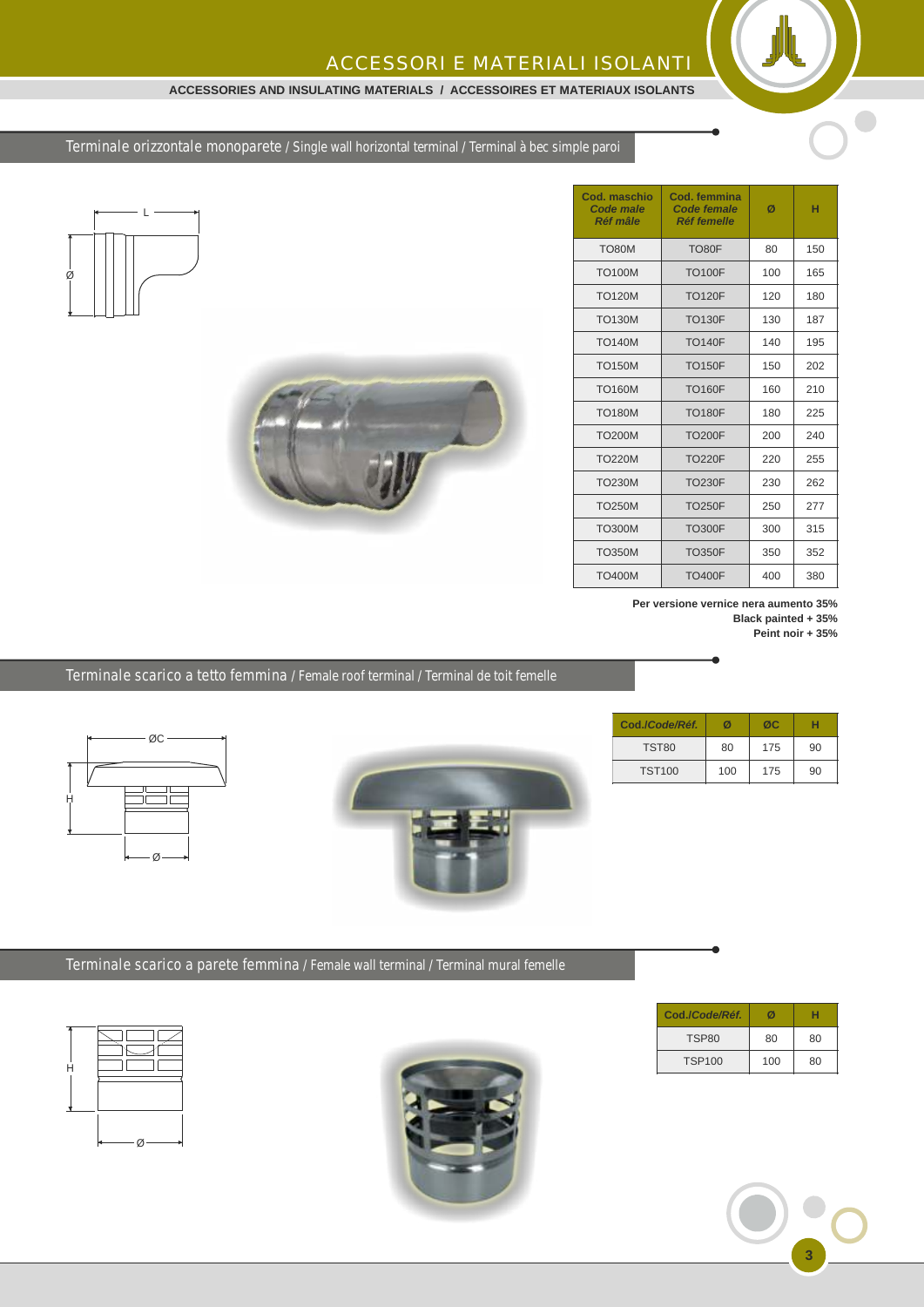Griglia aspirazione femmina / Female aspiration grid / Grille d'aspiration femelle





| Cod./ <i>Code</i> /Réf. |     |
|-------------------------|-----|
| GA80                    | 80  |
| GA100                   | 100 |

#### Rosone inox / Stainless steel rose / Rosace en acier inox



Articolo lavorato come da foto fino al Ø 200; dal Ø 220 liscio, non stampato Item finished as picture up to Ø 200; over Ø 200 it is smooth. Article fabriqué comme la photo jusqu'au Ø 200; il est lisse avec un diamètre plus grand de 200.

#### Rosone rame / Copper rose / Rosace en cuivre



**4**

Articolo lavorato come da foto fino al Ø 200; dal Ø 220 liscio, non stampato Item finished as picture up to Ø 200; over Ø 200 it is smooth.

Article fabriqué comme la photo jusqu'au Ø 200; il est lisse avec un diamètre plus grand de 200.

| Cod./Code/Réf        | Ø   | ØEst. |
|----------------------|-----|-------|
| MPROS80              | 80  | 176   |
| MPROS100             | 100 | 196   |
| MPROS <sub>120</sub> | 120 | 265   |
| MPROS130             | 130 | 265   |
| MPROS140             | 140 | 265   |
| MPROS150             | 150 | 265   |
| MPROS160             | 160 | 265   |
| MPROS180             | 180 | 269   |
| MPROS200             | 200 | 300   |
| MPROS220             | 220 | 320   |
| MPROS230             | 230 | 330   |
| MPROS250             | 250 | 350   |
| MPROS300             | 300 | 400   |

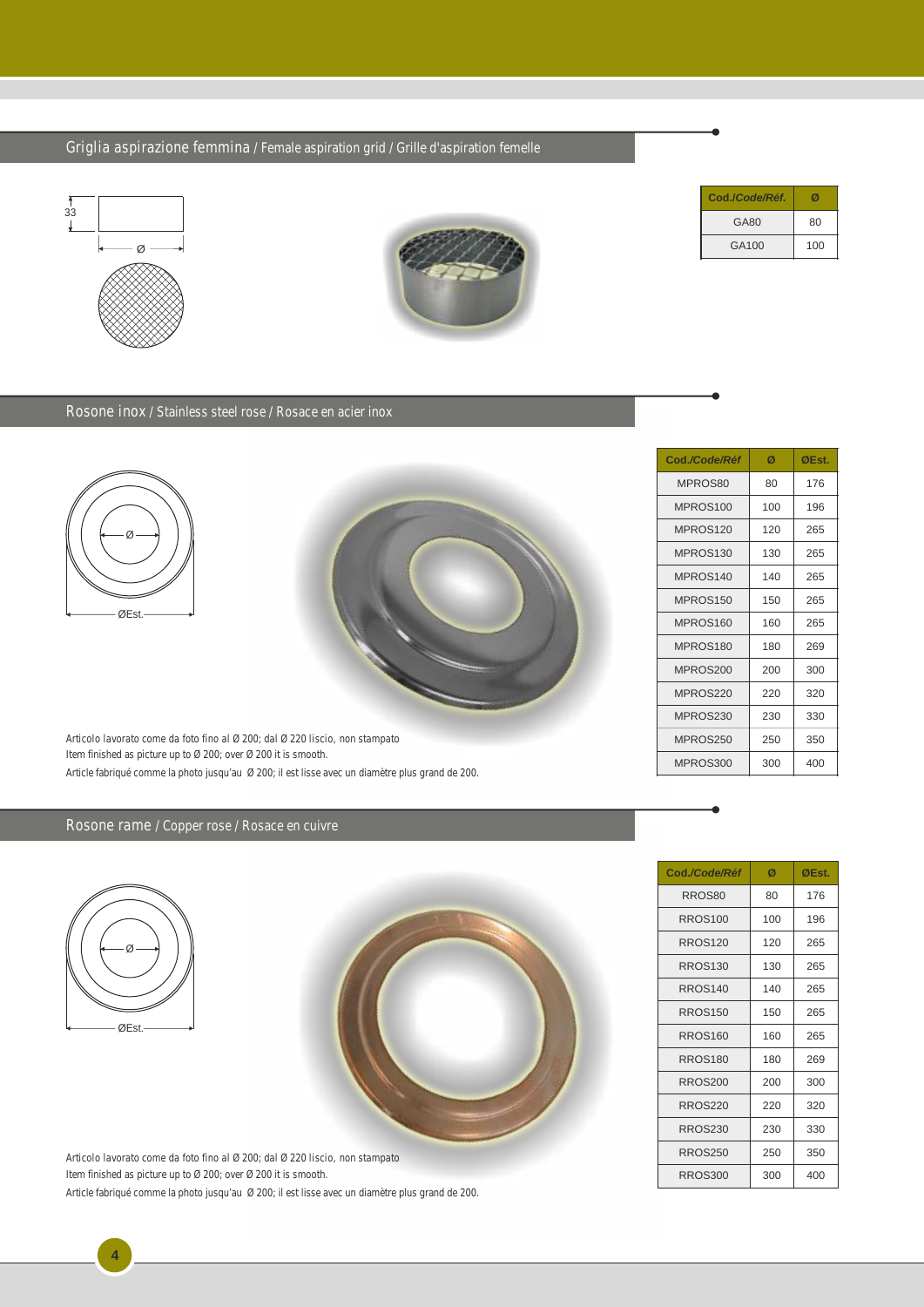#### **ACCESSORIES AND INSULATING MATERIALS / ACCESSOIRES ET MATERIAUX ISOLANTS**

## Tappo tondo di ispezione inox / Stainless steel plug for inspection / Trappe d'inspection en acier inox





| Cod./Code/Réf    | Ø   |
|------------------|-----|
| TTISP80I         | 80  |
| TTISP100I        | 100 |
| <b>TTISP120I</b> | 120 |
| <b>TTISP130I</b> | 130 |
| TTISP140I        | 140 |
| <b>TTISP150I</b> | 150 |
| TTISP160I        | 160 |
| TTISP180I        | 180 |
| <b>TTISP200I</b> | 200 |
| <b>TTISP250I</b> | 250 |
| TTISP300I        | 300 |

 $\bigcirc$ 

Tappo tondo di ispezione HT inox Stainless steel HT plug for inspection / Trappe d'inspection HT en acier inox







Tappo tondo di ispezione rame / Copper plug for inspection / Trappe d'inspection en cuivre





| Cod./Code/Réf | Ø   |
|---------------|-----|
| TTISP80R      | 80  |
| TTISP100R     | 100 |
| TTISP120R     | 120 |
| TTISP130R     | 130 |
| TTISP140R     | 140 |
| TTISP150R     | 150 |
| TTISP160R     | 160 |
| TTISP180R     | 180 |
| TTISP200R     | 200 |
| TTISP250R     | 250 |
| TTISP300R     | 300 |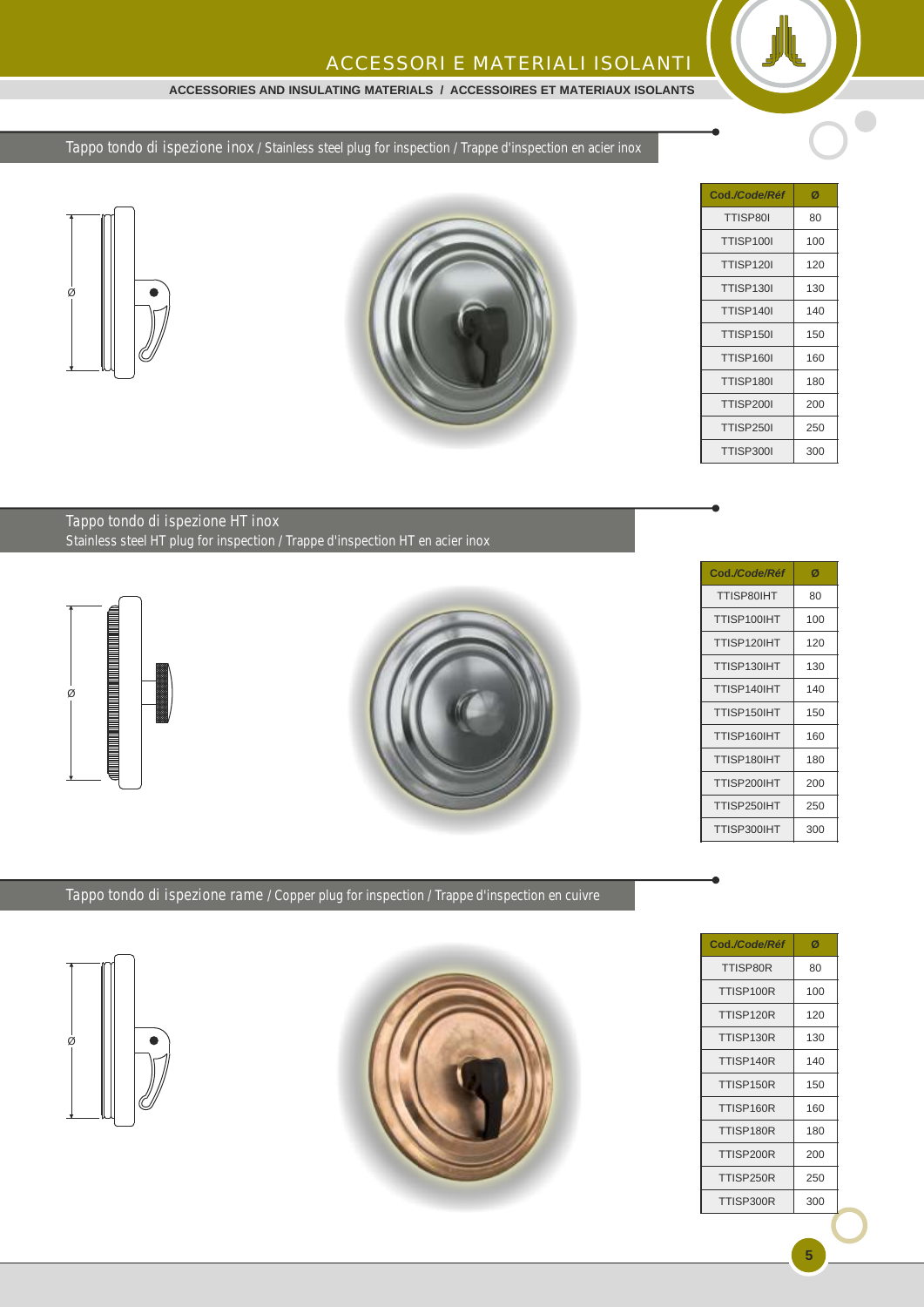## Tappo tondo di ispezione HT rame / Copper HT plug for inspection / Trappe d'inspection HT en cuivre





| Cod./Code/Réf | Ø   |
|---------------|-----|
| TTISP80RHT    | 80  |
| TTISP100RHT   | 100 |
| TTISP120RHT   | 120 |
| TTISP130RHT   | 130 |
| TTISP140RHT   | 140 |
| TTISP150RHT   | 150 |
| TTISP160RHT   | 160 |
| TTISP180RHT   | 180 |
| TTISP200RHT   | 200 |
| TTISP250RHT   | 250 |
| TTISP300RHT   | 300 |

### Fascia di centraggio / Centering clamp / Collier de centrage





| Cod./Code/Réf. | Ø   |
|----------------|-----|
| MPCEN80        | 80  |
| MPCEN100       | 100 |
| MPCEN120       | 120 |
| MPCEN130       | 130 |
| MPCFN140       | 140 |
| MPCEN150       | 150 |
| MPCEN160       | 160 |
| MPCEN180       | 180 |
| MPCEN200       | 200 |
| MPCEN220       | 220 |
| MPCEN230       | 230 |
| MPCEN250       | 250 |
| MPCEN300       | 300 |
| MPCEN350       | 350 |

Fascia di sostegno regolabile / Adjustable roof support / Bride de fixation réglable



| Cod./Code/Réf. | Ø Int. | ØEst. |
|----------------|--------|-------|
| MPFSREG130     | 80     | 130   |
| MPFSREG140     | 100    | 140   |
| MPFSREG150     | 120    | 150   |
| MPFSREG160     | 130    | 160   |
| MPFSREG180     | 140    | 180   |
| MPFSREG200     | 150    | 200   |
| MPFSREG230     | 180    | 230   |
| MPFSREG250     | 200    | 250   |
| MPFSREG300     | 250    | 300   |
| MPFSREG350     | 300    | 350   |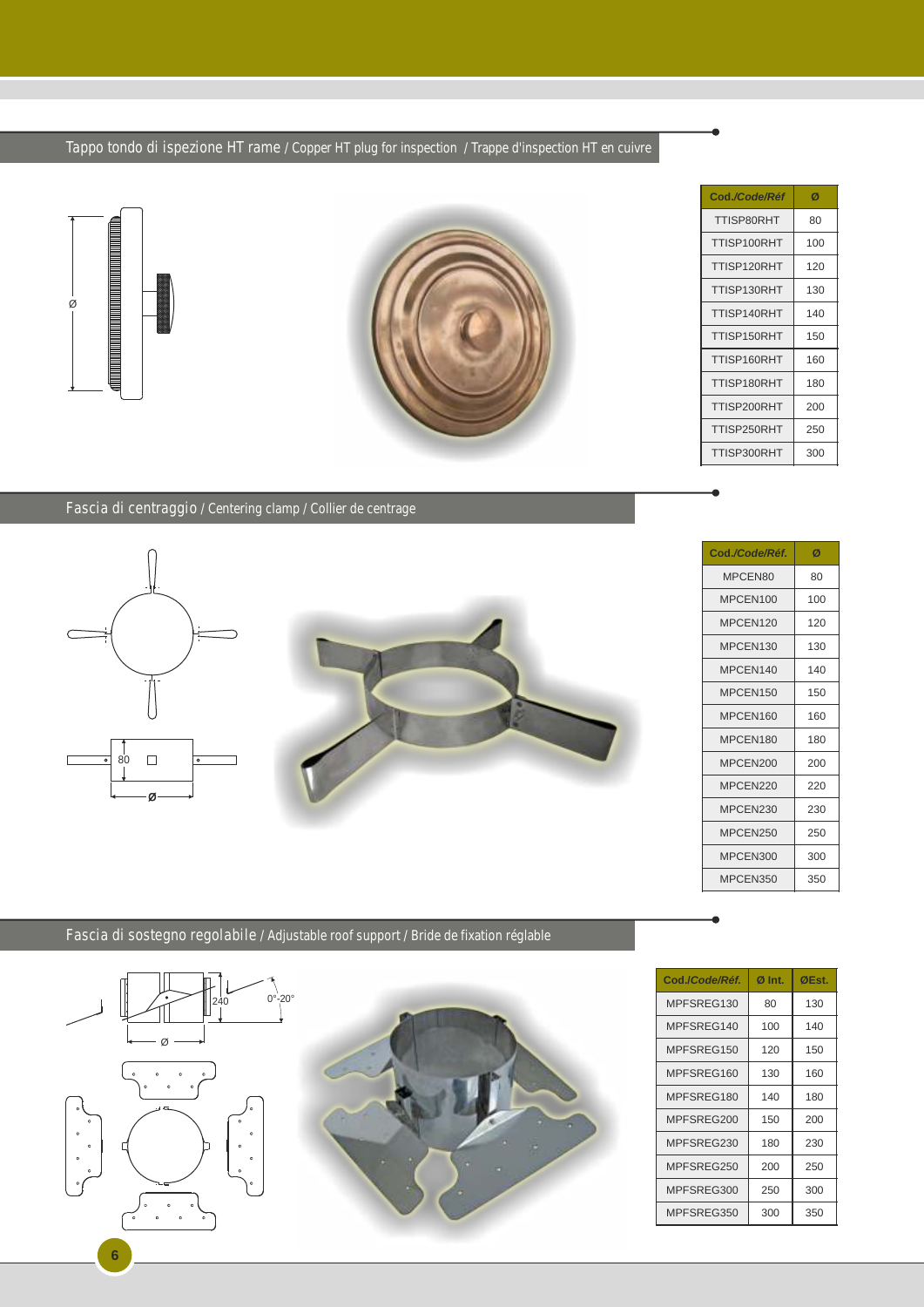#### **ACCESSORIES AND INSULATING MATERIALS / ACCESSOIRES ET MATERIAUX ISOLANTS**

Fascia di sostegno semplice / Galvanized steel roof support / Support au toit



| Cod./Code/Réf. | Ø   |
|----------------|-----|
| MPFSREG80S     | 80  |
| MPFSREG100S    | 100 |
| MPFSREG120S    | 120 |
| MPFSREG130S    | 130 |
| MPFSREG140S    | 140 |
| MPFSREG150S    | 150 |
| MPFSREG160S    | 160 |
| MPFSRFG180S    | 180 |
| MPFSREG200S    | 200 |
| MPFSREG220S    | 220 |
| MPFSREG230S    | 230 |
| MPFSREG250S    | 250 |
| MPFSREG300S    | 300 |
| MPFSREG350S    | 350 |

Coppelle in feltro di vetro agugliato sp.13 Fiberglass needled cupels 13 thickness / Feutre en verre - épaisseur 13



**Cod.***/Code/Réf* **Ø** CFVA80 80 CFVA100 100 CFVA120 120 CFVA130 130 CFVA140 140 CFVA150 150 CFVA160 160 CFVA180 180 CFVA200 200 CFVA220 220 CFVA250 250 CFVA300 300

# Fibra alta temperatura sp.25

High temperature fibre - 25 thickness / Fibre haute température - épaisseur 25 mm

**Rotoli confezionati in scatole** Rolls packed in boxes Rouleaux emballés en boîtes



| Cod./Code/Réf |     |       |
|---------------|-----|-------|
| <b>FAT25</b>  | 610 | 7.315 |

Spessore 25 mm 25 mm thickness Epaisseur 25 mm

**7**

Temperatura di esercizio max 1100°C Max operating temperature is 1100°C La température max de fonctionnement est 1100°C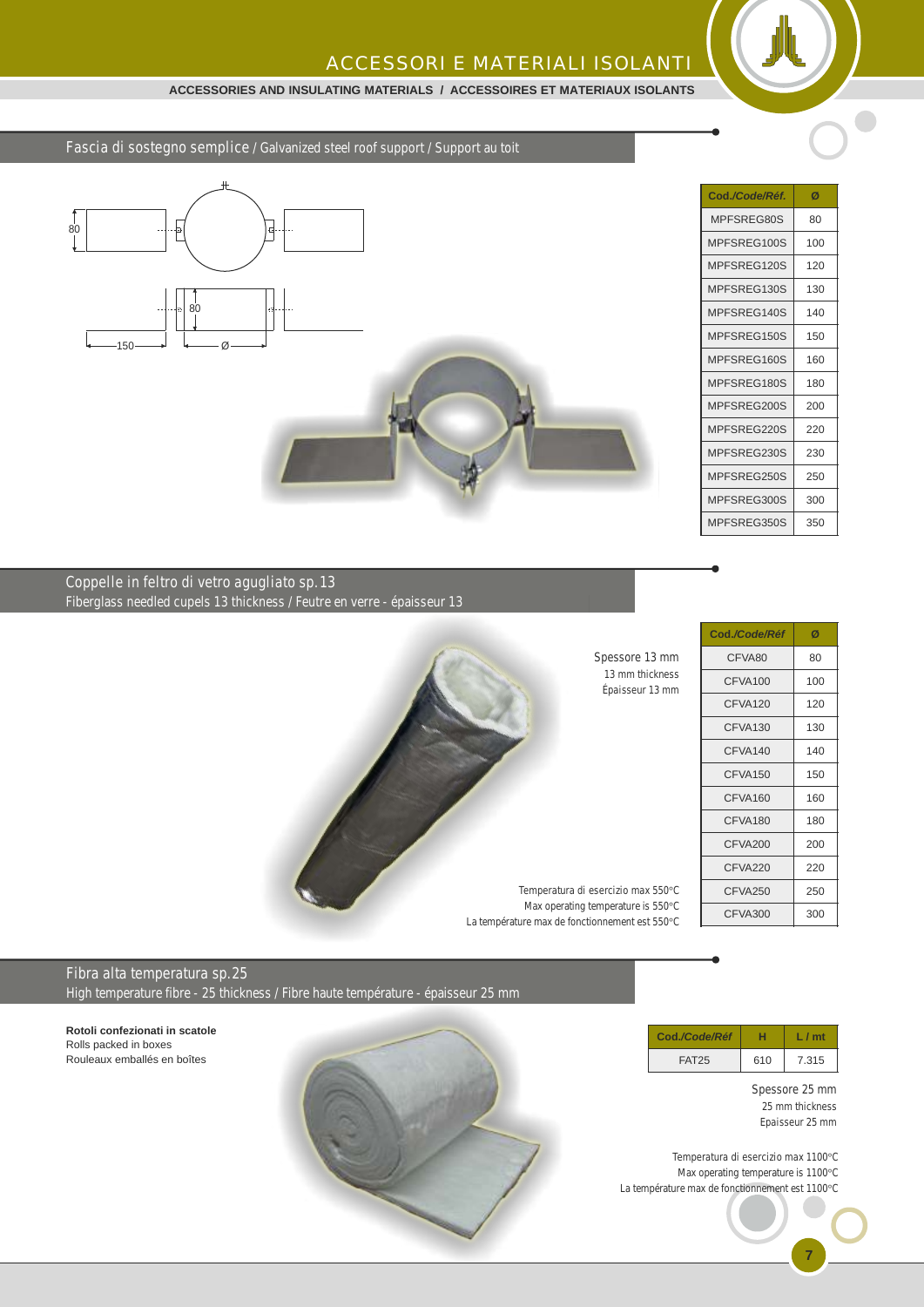Coppelle in lana di roccia rivestite in alluminio sp.30 Rock wool cupels - 30 thickness / Polypropilène avec décalage en fonte - épaisseur 30



Spessore 30 mm 30 mm thickness Épaisseur 30 mm

| Cod./Code/Réf  | Ø   |
|----------------|-----|
| CLRA80         | 80  |
| CLRA100        | 100 |
| CLRA120        | 120 |
| CLRA130        | 130 |
| CLRA140        | 140 |
| CLRA150        | 150 |
| CLRA160        | 160 |
| CLRA180        | 180 |
| <b>CLRA200</b> | 200 |
| <b>CLRA220</b> | 220 |
| <b>CLRA250</b> | 250 |
| CLRA300        | 300 |

Temperatura di esercizio max 300°C Max operating temperature is 300°C La température max de fonctionnement est 300°C

Feltro lamellare in lana di roccia densità 50 kg/m $^{\circ}$ 50 kg/m $^{\circ}$  density felt reed rock wool / Feutre en polypropilène à densité 50 kg/m $^{\circ}$ 



| Cod.<br>Code/Réf | spessore<br>thickness<br>épaisseur | н    | L/mt |
|------------------|------------------------------------|------|------|
| FELTRO20         | 20                                 | 1000 | 10   |
| FELTRO30         | 30                                 | 1000 | я    |

Temperatura di esercizio max 300°C Max operating temperature is 300°C La température max de fonctionnement est 300°C

> Rotoli confezionati in sacco Rolls packed in sacks Rouleaux emballés en sacs

Siliconi / Silicones / Silicones